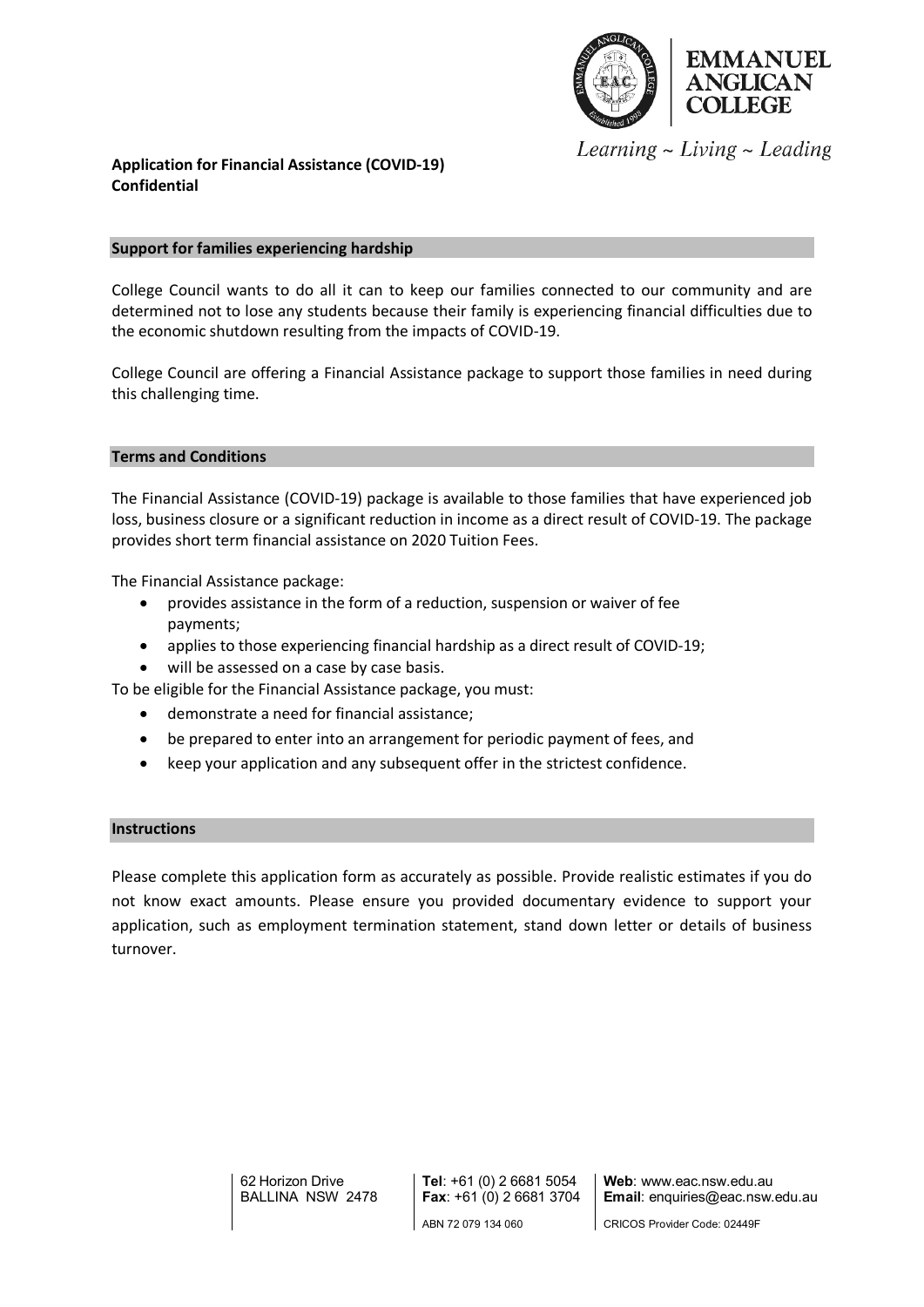# **Personal Details**

| <b>Parent or Guardians Details</b>           | Applicant 1 | <b>Applicant 2</b> |
|----------------------------------------------|-------------|--------------------|
| <b>Name</b>                                  |             |                    |
| Occupation                                   |             |                    |
| Employer's name                              |             |                    |
| self<br><b>Business</b><br>name,<br>employed |             |                    |

| Application in respect | Name | Year (in 2020) |
|------------------------|------|----------------|
| of                     |      |                |
| Child 1                |      |                |
| Child 2                |      |                |
| Child 3                |      |                |
| Child 4                |      |                |

Financial Assistance is available to families who are unable to meet their fee commitments due to unforeseen circumstances arising as a result of COVID-19. Please provide a personal statement providing details of the circumstances that have made it difficult for you to meet Tuition fee payments.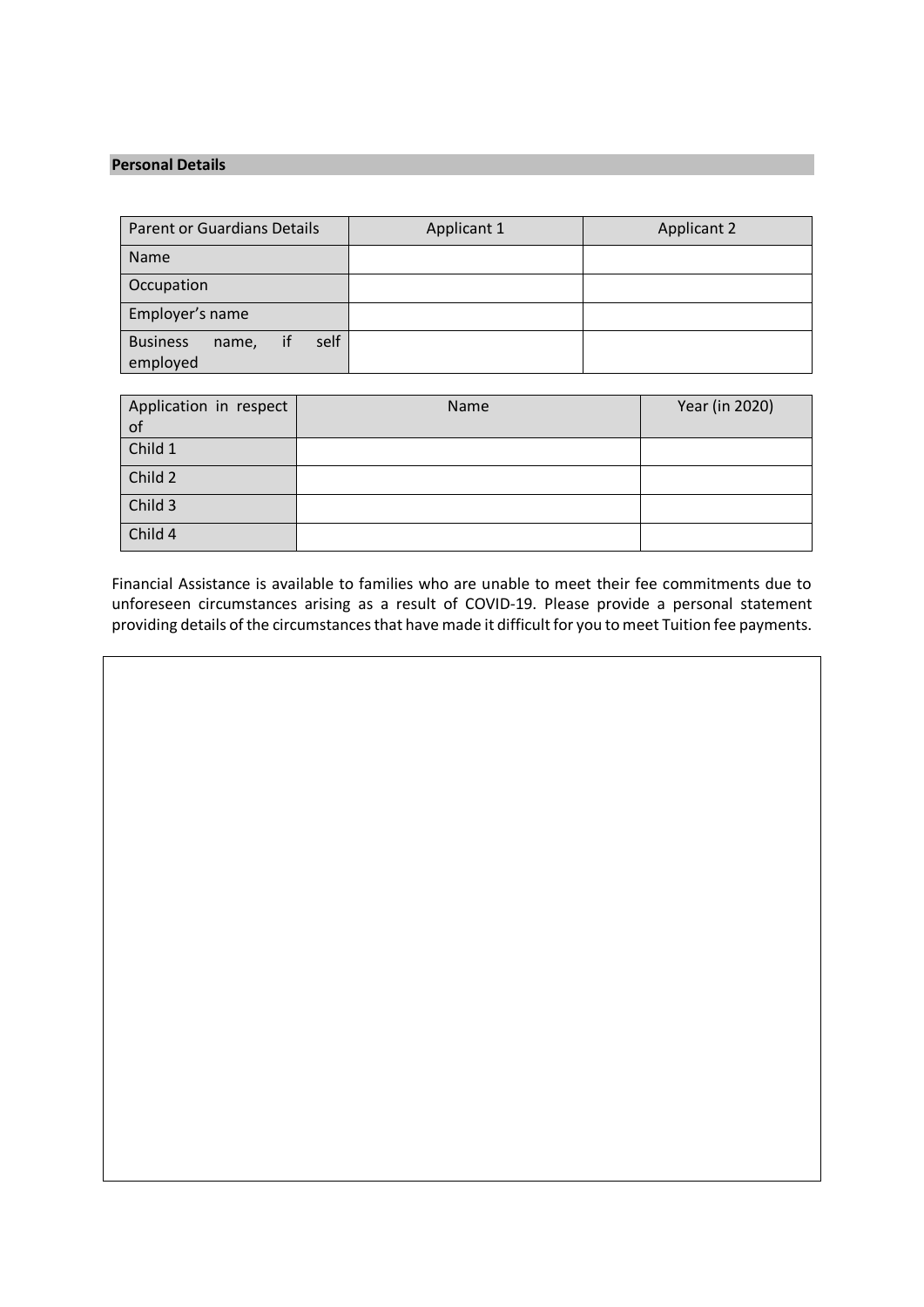## **Fortnightly Income and Expenses**

|                                                                            | Applicant 1 | <b>Applicant 2</b> |
|----------------------------------------------------------------------------|-------------|--------------------|
| Income before COVID-19 per fortnight                                       |             |                    |
| Salary or wages                                                            |             |                    |
| Business income net of expenses                                            |             |                    |
| Centrelink entitlements                                                    |             |                    |
| <b>Child Support</b>                                                       |             |                    |
| Other fortnightly income                                                   |             |                    |
| Income during COVID-19 per fortnight                                       |             |                    |
| Salary or wages                                                            |             |                    |
| Business income net of expenses                                            |             |                    |
| Centrelink entitlements                                                    |             |                    |
| <b>Child Support</b>                                                       |             |                    |
| Other fortnightly income                                                   |             |                    |
| Current Expenses per fortnight                                             |             |                    |
| Rent                                                                       |             |                    |
| Loan repayments:                                                           |             |                    |
| Mortgage (Home)                                                            |             |                    |
| Mortgage (Rental)                                                          |             |                    |
| <b>Other loans</b>                                                         |             |                    |
| Regular family expenditure                                                 |             |                    |
| Other expenses per fortnight not listed<br>above (please provide details): |             |                    |
|                                                                            |             |                    |
|                                                                            |             |                    |
|                                                                            |             |                    |

In applying for Financial Assistance during COVID-19, what level of funds **per fortnight** do you estimate you will be able to put towards the tuition fees for 2020?

Please provide any additional comments that may be relevant to your application.